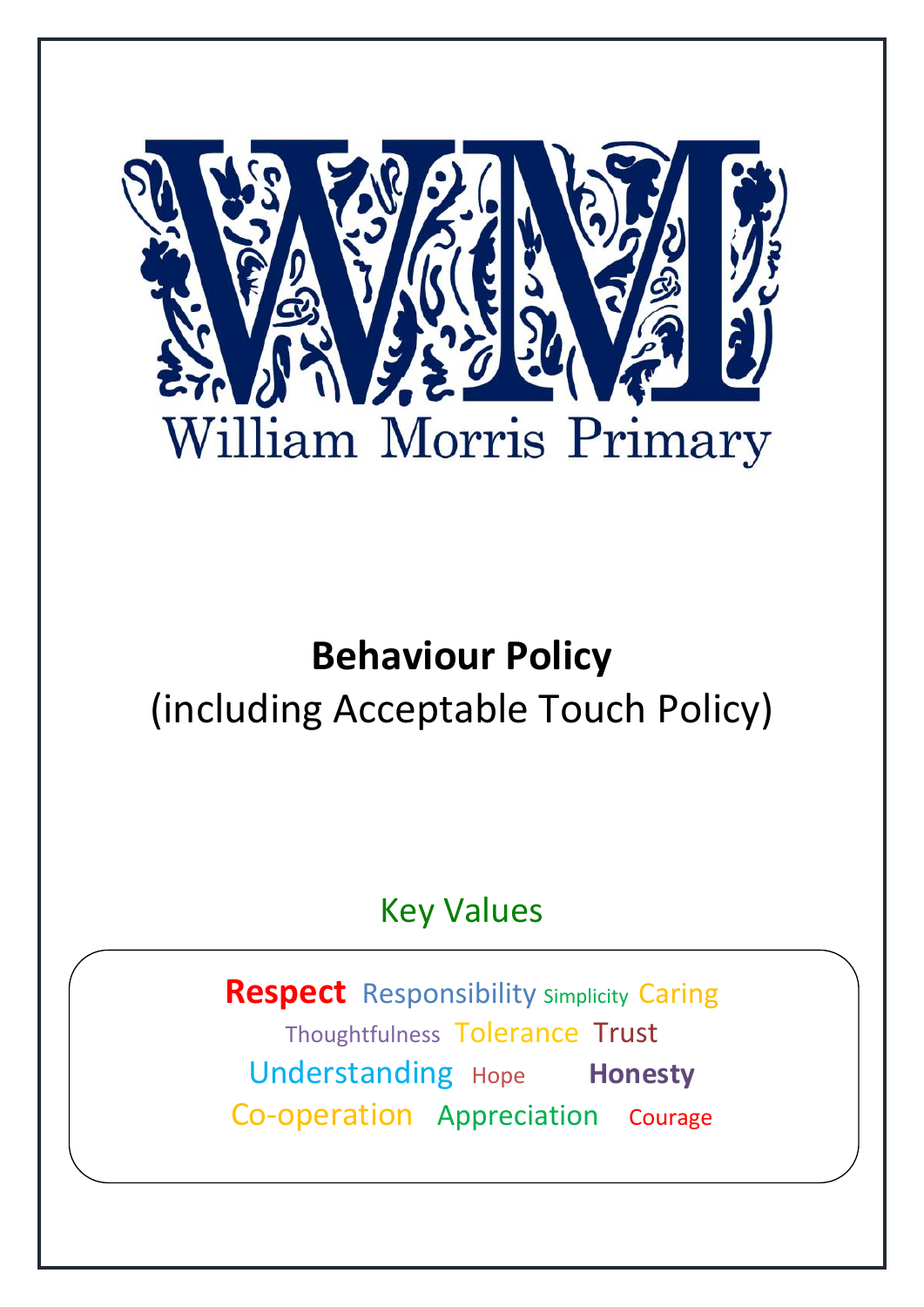#### **1 Aims and expectations**

**1.1** It is a primary aim of our school that every member of the school community feels valued and respected, and that each person is treated fairly and well. We are a caring community, whose values are built on mutual **trust** and **respect** for all. The school behaviour policy is therefore designed to support the way in which all members of the school can live and work together in a **responsible** and **caring** way. It aims to promote an environment where everyone feels happy, safe and secure.

#### **2. Values**

- **2.1** We have core values that we expect every member of the school community to follow and **respect**. These values will be reinforced and constantly used throughout the school. An agreed set of sanctions will be consistently used when our values are not followed.
- **2.2** The school expects every member of the school community to behave in a **respectful** way towards each other.
- **2.3** We treat all children fairly and apply this behaviour policy in a consistent way.
- **2.4** This policy aims to help children to grow in a safe and secure environment, and to become positive, **responsible** and increasingly independent members of the school community.
- **2.5** The school rewards good behaviour, as it believes that this will develop an ethos of kindness, **tolerance**, **understanding** and **co-operation**. This policy is designed to promote good behaviour, rather than merely deter anti-social behaviour.

#### **3. Rules**

At William Morris Primary School we have whole school Rules. We will display our rules around the school, both inside and out, so it is clear to all staff, pupils and any visitors what we expect at William Morris. In addition to this, each class will set its own rules at the start of the year.

#### **Whole School Rules/Values:**

We treat other people the way we would like to be treated ourselves. (Appreciation and Tolerance)

We are kind, polite, helpful and aware of other's feelings. (Caring and Co-operation)

We always listen carefully to others and think about what they say. (Thoughtfulness and Understanding)

We respect our school, its surroundings and our equipment. (Respect and Trust)

We try our best, work hard, and learn from our mistakes. (Courage)

We always tell the truth (Honesty)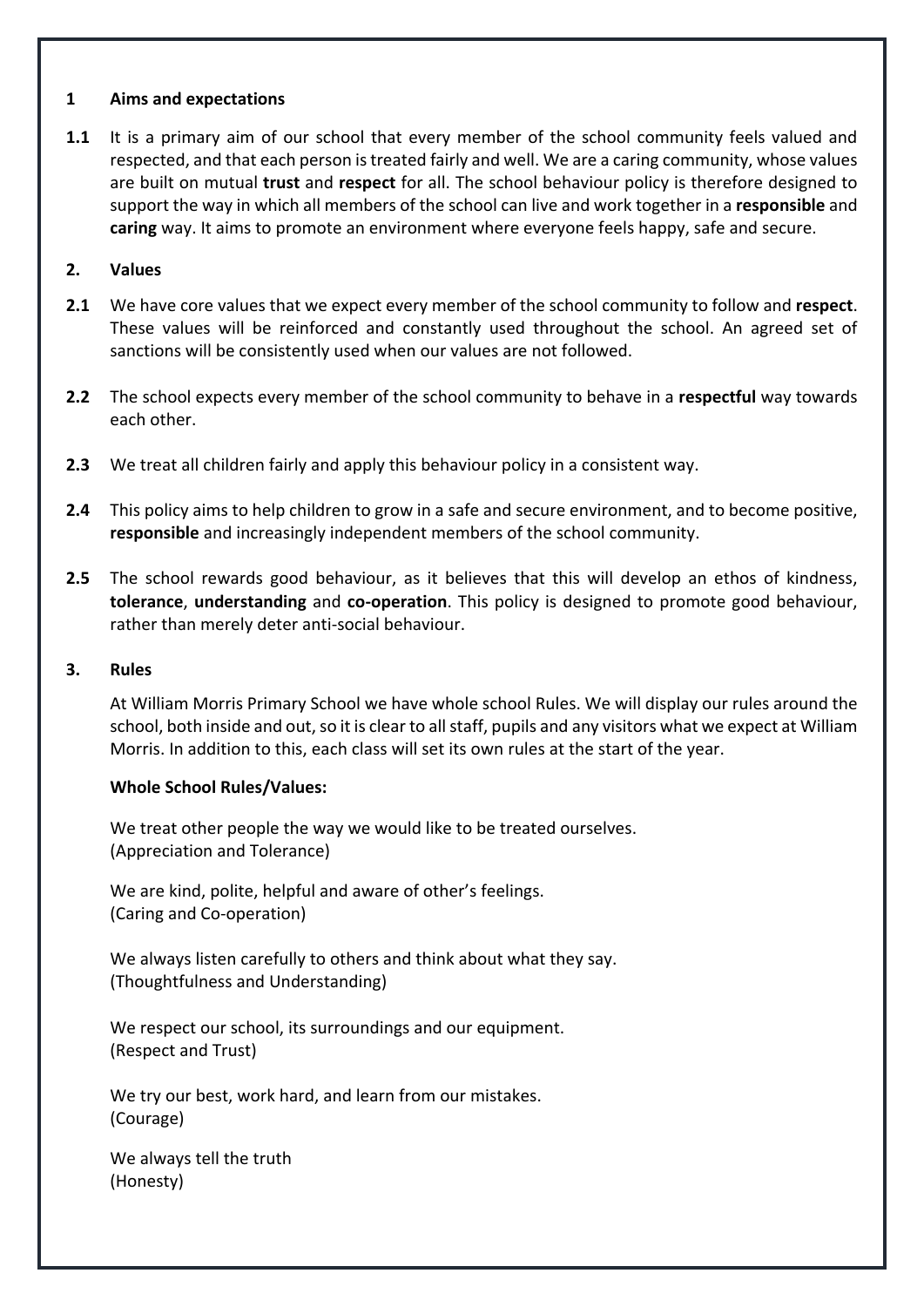# **3 The Role of Teachers**

- **3.1** It is the responsibility of the class teacher to ensure that the school and class rules are enforced, and that their class behaves in a responsible manner during lesson time.
- **3.2** The class teachers in our school have high expectations of the children in terms of behaviour, and they strive to ensure that all children work to the best of their ability.
- **3.3** The class teacher treats each child fairly and enforces the Rules consistently. The teacher treats all children in their class with **respect** and **understanding.**
- **3.4** If a child displays unacceptable behaviour repeatedly in class, the class teacher keeps a record of all such incidents. In the first instance, the class teacher deals with incidents him/herself in the normal manner. However, if the unacceptable behaviour continues, the class teacher seeks help and advice from appropriate senior members of staff (see appendix 1).
- **3.5** The class teacher liaises with the SENCO who may then choose to contact external agencies, as necessary, to support and guide the progress of each child.
- **3.6** The class teacher reports to parents about the progress of each child in their class. The class teacher may also contact a parent if there are concerns about the behaviour or welfare of a child.

# **4 The Role of the Headteacher**

- **4.1** It is the responsibility of the Headteacher to implement the school behaviour policy consistently throughout the school. It is also the responsibility of the Headteacher to ensure the health, safety and welfare of all children in the school.
- **4.2** The Headteacher keeps records of all reported serious incidents of misbehaviour.
- **4.3** The Headteacher has the responsibility for giving fixed-term exclusions to individual children for serious acts of unacceptable behaviour. For repeated or very serious acts of anti-social behaviour, the Headteacher may permanently exclude a child. Both these actions are only taken after the school governors have been notified.

# **5 The Role of Parents**

- **5.1** The school works collaboratively with parents, so children receive consistent messages about how to behave at home and at school.
- **5.2** We display the school rules in the classrooms, and we expect parents to read these and support them.
- **5.3** We expect parents to support their child's learning, and to co-operate with the school, as set out in the home–school agreement. We try to build a supportive dialogue between the home and the school, and we inform parents immediately if we have concerns about their child's welfare or behaviour.
- **5.4** If the school has to use reasonable sanctions towards a child, parents should support the actions of the school. If parents have any concern about the way that their child has been treated, they should initially contact the class teacher. If the concern remains, they should contact the Headteacher then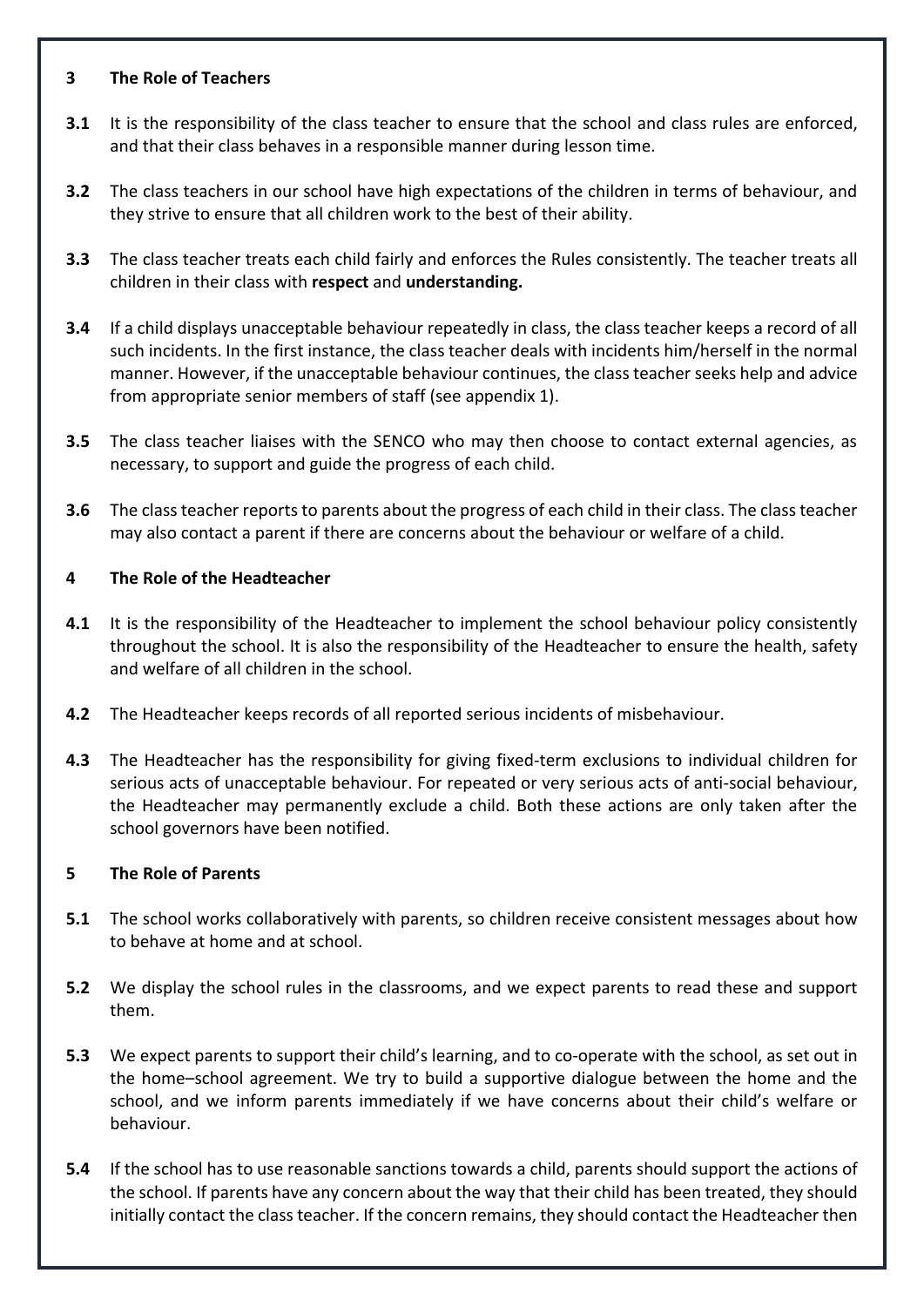Governors. If these discussions cannot resolve the problem, a formal grievance or appeal process can be implemented.

# **6 The Role of Governors**

- **6.1** The governing body has the responsibility of setting down these general guidelines on standards of discipline and behaviour, and of reviewing their effectiveness. The governors support the Headteacher in carrying out these guidelines.
- **6.2** The Headteacher has the day-to-day authority to implement the school behaviour and discipline policy.

# **7. Rewards and Sanctions**

We handle children's unacceptable behaviour in ways which are appropriate to their ages and stages of development – for example by distraction, discussion or by withdrawing the child from the situation.

We work in partnership with children's parents. Parents are regularly informed about their children's behaviour by their class teacher or keyworker. We work with parents to address recurring unacceptable behaviour, using observation records to help us to understand the cause and to decide jointly how to respond appropriately.

# **Nursery**

- We praise and endorse desirable behaviour such as kindness and willingness to share.
- We avoid creating situations in which children receive adult attention only in return for undesirable behaviour.
- We recognise that codes for interacting with other people vary between cultures and require staff to be aware of – and respect – those used by members of the nursery.
- When children behave in unacceptable ways, we help them to see what was wrong and how to cope more appropriately.
- We never send children out of the room by themselves.
- We do not use techniques intended to single out and humiliate individual children.
- We only use physical restraint, such as holding to prevent physical injury to children or adults and/or serious damage to property. Details of such an event (what happened, what action was taken and by whom, and the names of witnesses) are brought to the attention of the Headteacher and are recorded in our Incident Book. A parent is informed on the same day and signs in the Incident Book to indicate that he/she has been informed.
- In cases of serious misbehaviour, such as racial or other abuse, we make clear immediately the unacceptability of the behaviour and attitudes, by means of explanations rather than personal blame.
- We do not shout or raise our voices in a threatening way to respond to children's behaviour.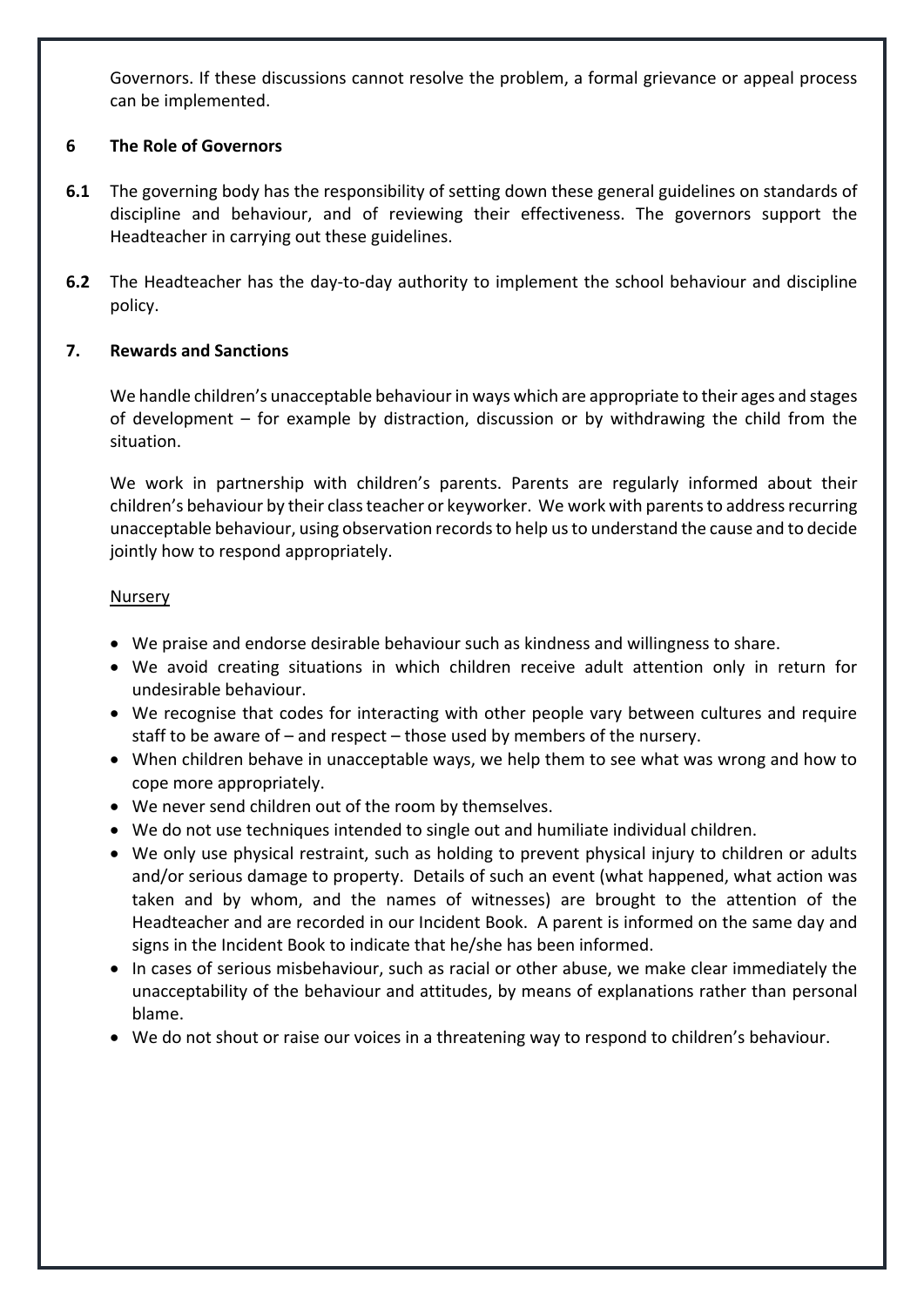# Primary School

We praise and reward children for good behaviour in a variety of ways:

- We distribute stickers and certificates to children either for consistent good work or behaviour, or to acknowledge outstanding effort or acts of kindness in school; we hold values assemblies to celebrate good work / attitudes in the school.
- The school acknowledges all the efforts and achievements of children, both in and out of school.
- The school employs a number of sanctions to enforce the school rules, and to ensure a safe and positive learning environment. We employ each sanction appropriately to each individual situation.
- We expect children to listen carefully to instructions in lessons. If they do not do so, we ask them either to move to a place nearer the teacher, or to sit away from distraction.
- We expect children to try their best in all activities. If they do not do so, we may ask them to redo a task. This may be during a break time or even, on rare occasions and when deemed absolutely necessary – after school.
- If children have to miss some or all of a break time, staff must ensure that children do get some break during the day. Only on rare occasions can a child stay after school, but never longer than 10 minutes, with parents being informed, where their children are and why they will be late. Anytime a child is kept for 10 minutes after school, the Headteacher or a senior member of staff must be informed.
- If a child is disruptive in class, the teacher reprimands him or her. If a child displays unacceptable behaviour repeatedly, we isolate the child from the rest of the class until s/he calms down, and is in a position to work sensibly again with others.
- The safety of the children is paramount in all situations. If a child's behaviour endangers the safety of others, the class teacher stops the activity and prevents the child from taking part for the rest of that session.
- **7.1** If a child threatens, hurts or bullies another pupil, the class teacher records the incident and the child will receive a sanction. If a child repeatedly acts in a way that disrupts or upsets others, the school contacts the child's parents and seeks an appointment in order to discuss the situation, with a view to improving the behaviour of the child.
- **7.2** If there are incidents of anti-social behaviour, the class teacher discusses these with the whole class during 'circle time'. When the teacher has tried to solve social issues with a child or group of children and feels that they require more help they must make a referral to our Inclusion Team.
- **7.3** The school does not tolerate bullying of any kind. If we discover that an act of bullying or intimidation has taken place, we act immediately to stop any further occurrences of such behaviour. While it is very difficult to eradicate bullying, we do everything in our power to ensure that all children attend school free from fear.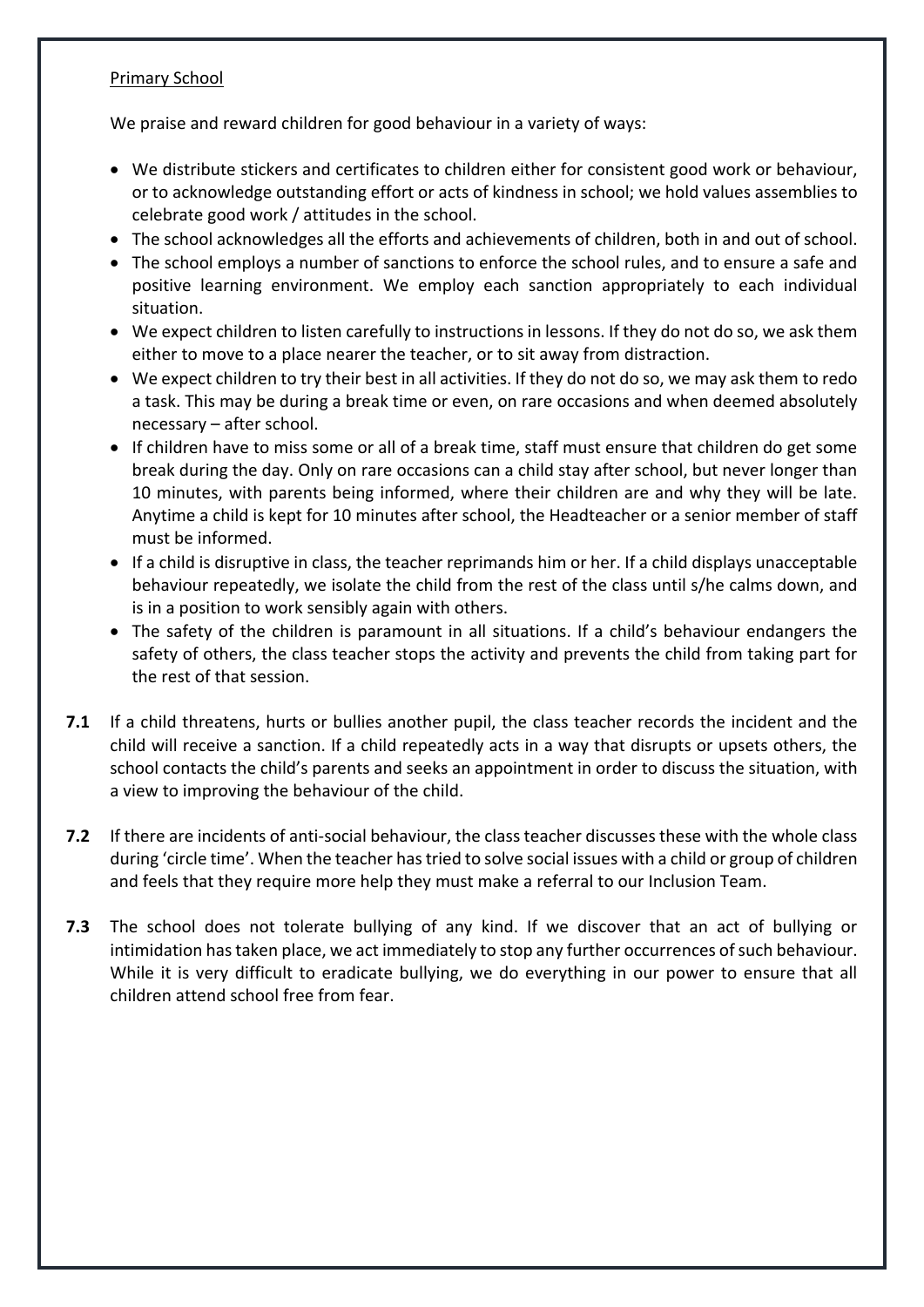# **7.4** Peer-on-Peer Abuse:

Children might be vulnerable to abuse by their peers. In most instances, the conduct of students towards each other will be covered by the school's behaviour policy. Some allegations may be of such a serious nature that they may raise safeguarding concerns. These allegations are most likely to include physical abuse, emotional abuse, sexual abuse and sexual exploitation.

Such abuse should be taken as seriously as abuse by adults and should be subject to the same child protection procedures.

If staff believe peer-on-peer abuse has occurred, it must be reported immediately to the Designated Safeguarding Lead, Mrs Jo Fraser.

The school's Safeguarding Policy details procedures to follow when dealing with peer-on-peer abuse.

**7.5** All members of staff are aware of the regulations regarding the use of force by teachers, as set out in SBC policy which the governing body have fully adopted.

Staff only intervene physically to restrain children or to prevent injury to a child, or if a child is in danger of hurting him/herself. The actions that we take are in line with borough guidelines on the restraint of children and recorded in a Bound Book (incident management log) and on a restraint of pupils pro forma. Staff have received Team Teach training. Only staff who are trained in these methods are to restrain pupils and are to follow the Team teach methods and values when doing so. Any staff receiving injuries must complete an accident form. (Appendix 3)

# **8 Fixed-term and Permanent Exclusions**

- **8.1** Only the Headteacher has the power to exclude a pupil from school. The Headteacher may exclude a pupil for one or more fixed periods. The Headteacher may also exclude a pupil permanently. It is also possible for the Headteacher to convert a fixed-term exclusion into a permanent exclusion, if the circumstances warrant this.
- **8.2** If the Headteacher permanently excludes a pupil, s/he informs the parents immediately, giving reasons for the exclusion. At the same time, the Headteacher makes it clear to the parents that they can, if they wish, appeal against the decision to the governing body. The school informs the parents how to make any such appeal.
- **8.3** The Headteacher informs the LA and the governing body about any permanent exclusion, and about any fixed-term exclusions beyond five days in any one term.
- **8.4** The governing body itself cannot either exclude a pupil or extend the exclusion period made by the Headteacher.

# **9 Monitoring**

- **9.1** The Headteacher monitors the effectiveness of this policy on a regular basis. The Headteacher also reports to the governing body on the effectiveness of the policy and, if necessary, makes recommendations for further improvements.
- **9.2** The Headteacher records those incidents where a child is sent to him/her for significant behaviour issues. These are recorded in the management of incidents log.
- **9.3** The Headteacher keeps a record of any pupil who is suspended for a fixed term, or who is permanently excluded.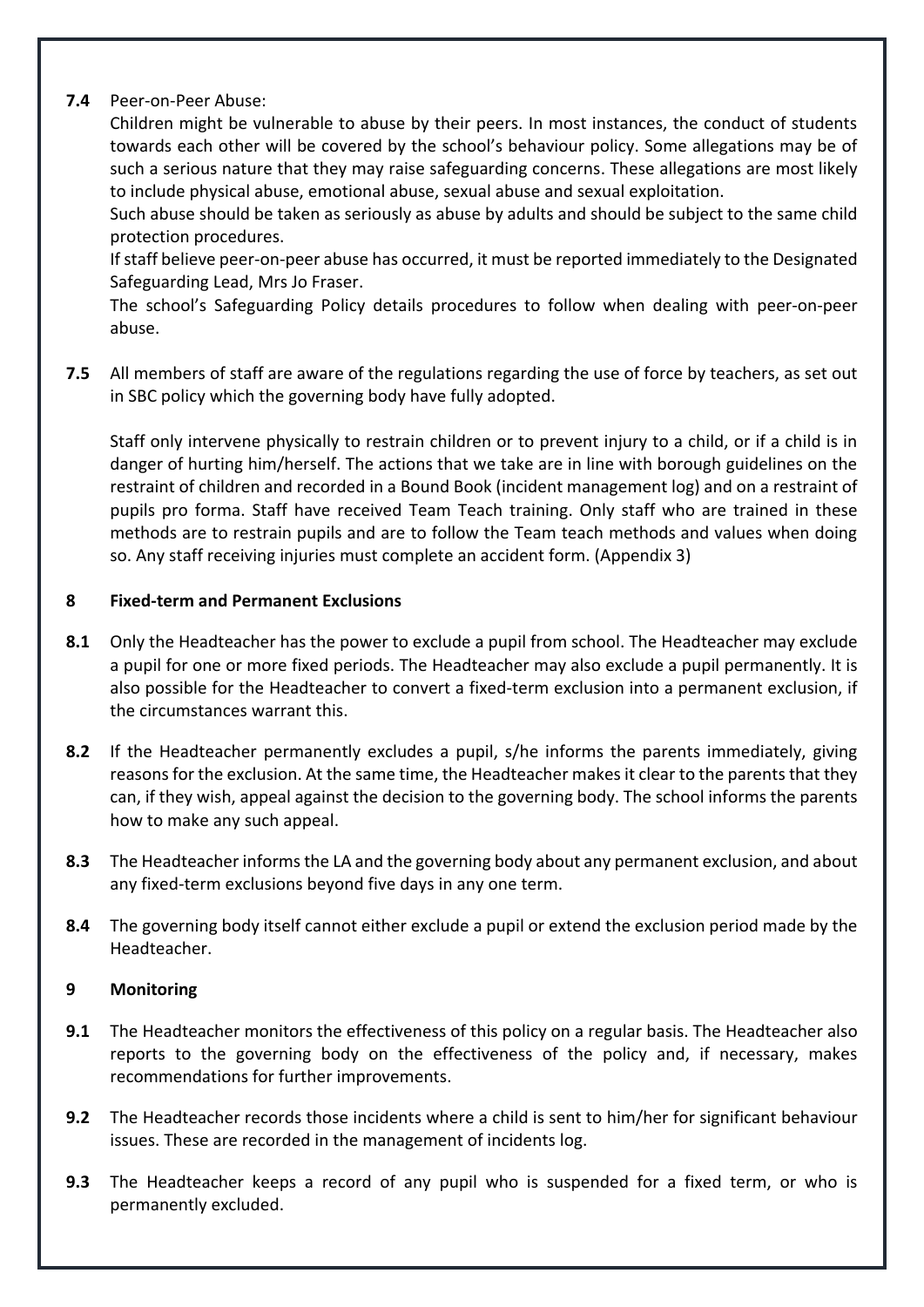**9.4** It is the responsibility of the governing body to monitor the rate of suspensions and exclusions, and to ensure that the school policy is administered fairly and consistently.

## **10 Review**

**10.1** The governing body reviews this policy every two years. They governors may, however, review the policy earlier than this, if the government introduces new regulations, or if the governing body receives recommendations on how the policy might be improved

In summary, after attending William Morris Primary School we would like our children to be literate and numerate, having a degree of independence and an awareness of others and a sense of their own worth, to be capable of learning, to have a desire to learn and to be able to develop their capacity for learning.

The school believes that good relationships must exist with mutual **respect** between teachers and pupils, teachers and teachers, pupils and pupils, and teachers and parents. In creating the positive ethos of the school teachers must have high expectations of pupils' behaviour and their work.

Signature of Chair/Vice-Chair: Date:

Signature of Headteacher: ………………………………………………………....Date: ………………………………………

Governors

Links to DfE Statutory Guidance:

[https://www.gov.uk/government/uploads/system/uploads/attachment\\_data/file/488034/Behaviour\\_and](https://www.gov.uk/government/uploads/system/uploads/attachment_data/file/488034/Behaviour_and_Discipline_in_Schools_-_A_guide_for_headteachers_and_School_Staff.pdf) Discipline\_in\_Schools\_-\_A\_guide\_for\_headteachers\_and\_School\_Staff.pdf

[https://www.gov.uk/government/uploads/system/uploads/attachment\\_data/file/581539/School\\_attenda](https://www.gov.uk/government/uploads/system/uploads/attachment_data/file/581539/School_attendance_parental_responsibility_measures_statutory_guidance.pdf) [nce\\_parental\\_responsibility\\_measures\\_statutory\\_guidance.pdf](https://www.gov.uk/government/uploads/system/uploads/attachment_data/file/581539/School_attendance_parental_responsibility_measures_statutory_guidance.pdf)

[https://www.gov.uk/government/uploads/system/uploads/attachment\\_data/file/641418/20170831\\_Excl](https://www.gov.uk/government/uploads/system/uploads/attachment_data/file/641418/20170831_Exclusion_Stat_guidance_Web_version.pdf) usion Stat guidance Web version.pdf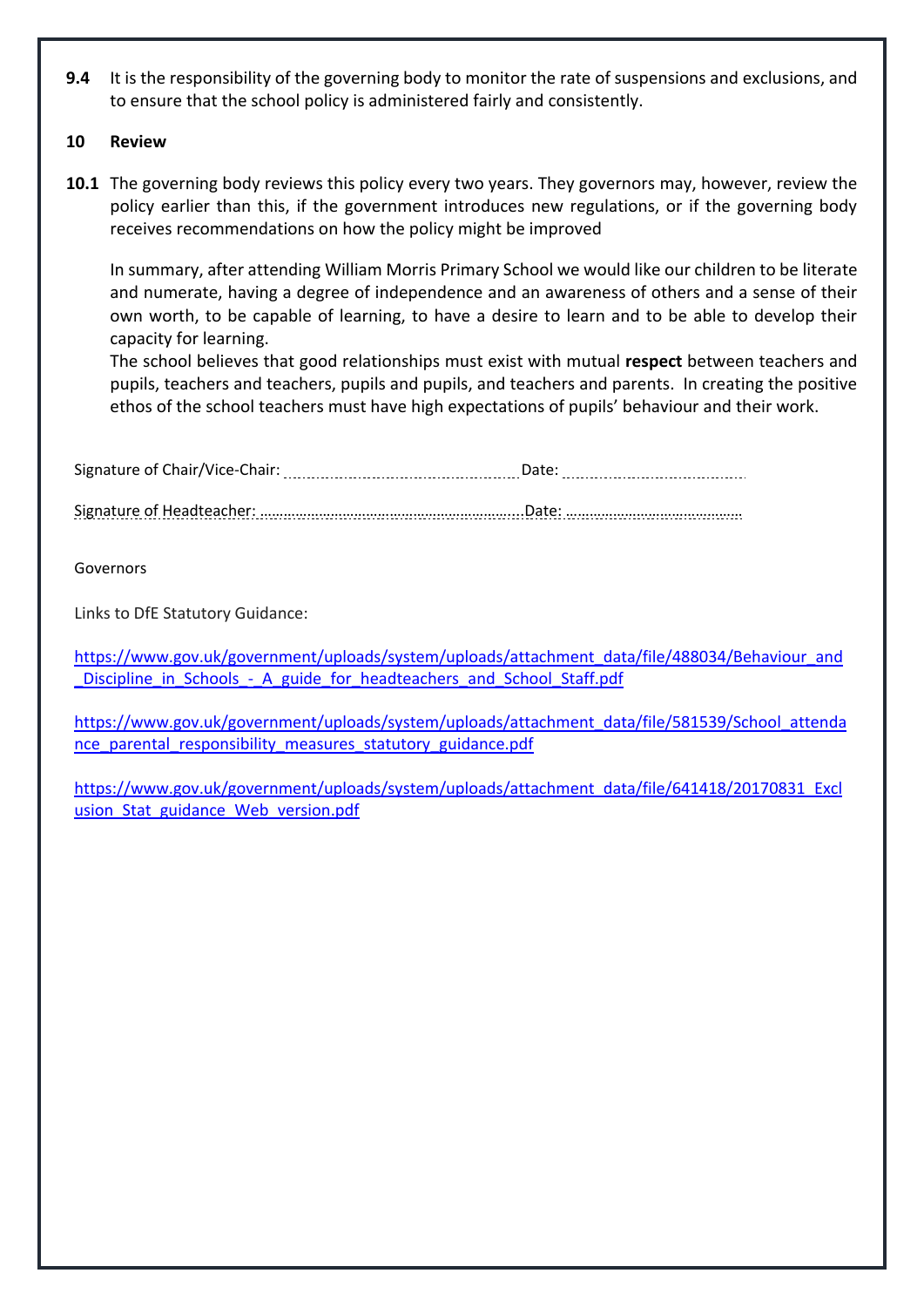# **Acceptable Touch Policy**

At our school, we have a touch policy. This means that as a member of staff you are able to physically guide, touch or prompt children in appropriate way at the appropriate times. It is extremely important that you have read and understood this policy to appreciate the reasons why we may choose to hold/touch children and the appropriate ways in which we do so.

# **Why Do We Use Touch?**

We may choose to hold children for a variety of reasons, but in general times we would normally do so for either comfort or reward. We may also need to physically touch, guide or prompt students if they require personal care, assistance with writing, eating, dressing etc.

# **How Do We Use Touch?**

# **Hugging**

At this school, we encourage staff that are using touch for comfort or reward to use a 'school hug'. This is a sideways on hug, with the adult putting their hands on the children's shoulders.

# **Hand-Holding**

We recognise that children sometimes enjoy being able to hold hands with adults around them. This is perfectly acceptable when the hand holding is compliant. However, if the hand holding is being used by an adult as a method of control to move children, this can become a restraint. Therefore, we encourage the use of the 'school hand-hold'. This can be done by the adult holding their arm out, and the child is encouraged to wrap their hand around the adult's lower arm. The adult's other hand can then be placed over the child's for a little security if it is required.

In summary, it is generally deemed appropriate to touch others on the upper arm which would appear to be regarded as a neutral zone in most cultures.

#### **Lap-Sitting**

At our school we discourage lap-sitting. Children should be taught to seek comfort/attention through other means, for example the school hand hold or hug.

At times, children may in crisis or distress, hold you in a way which is not described as above. If this should happen please ensure that you have informed a senior member of staff to protect yourself. You may be asked to make a note of this, this will be in order to record and monitor the amount of times the student is doing this to staff to see whether this is a 'controlling' behaviour, or whether the child is displaying distressed behaviour regularly.

Please note that although we have a touch policy and believe that contingent touch can be a positive experience for the children that we care for, this does not mean that you have to touch children, and it should be realised that some children will not want to be touched. Please respect this.

Staff have a 'Duty of Care' towards the students in their care, therefore, if a student is likely to be at risk from harm if you do not physically intervene in an emergency situation, you must take action. The action you take will be dependant on the dynamic risk assessment that you make at that moment in time.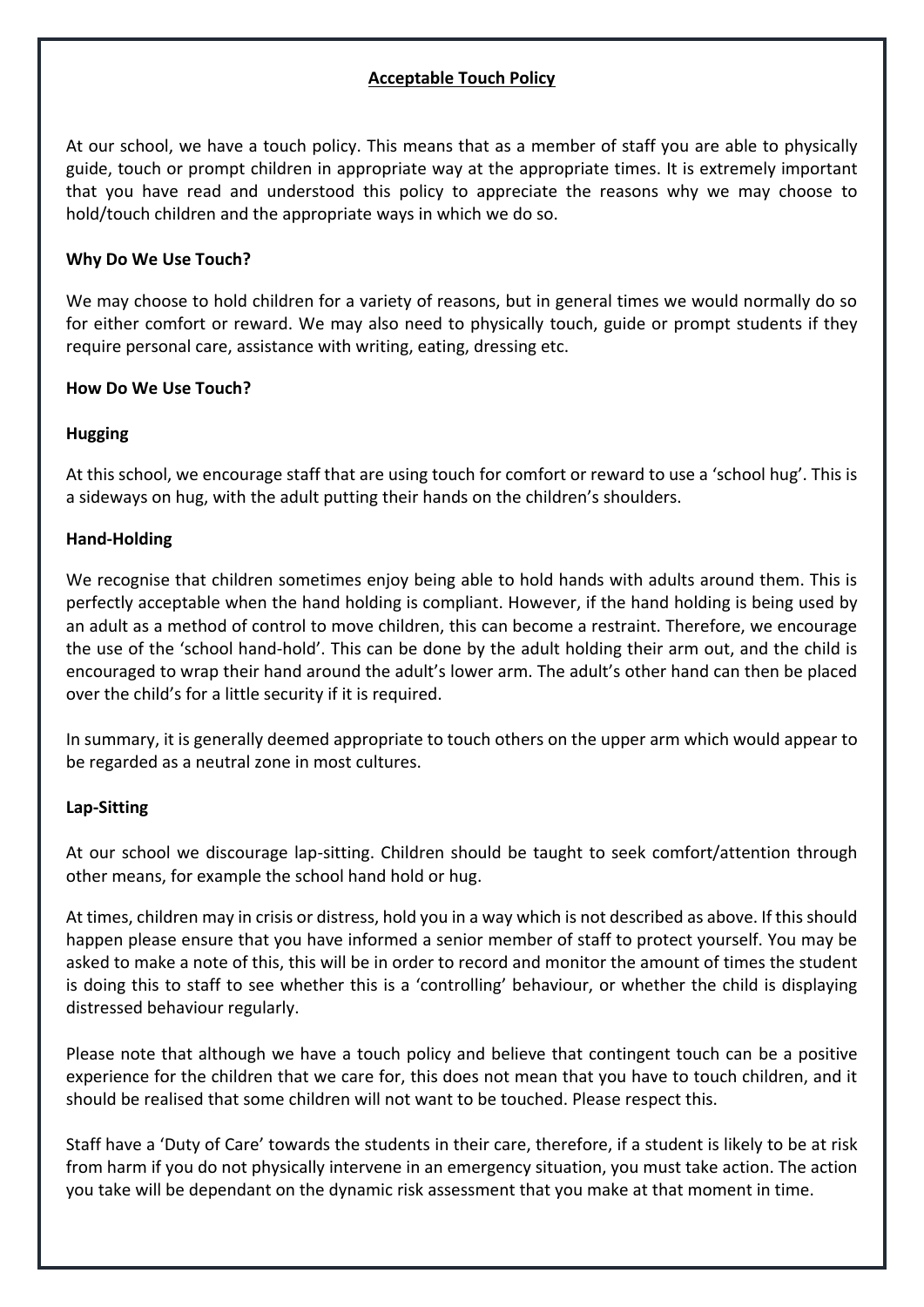Parents/carers will be made aware of this policy when their child is admitted to this school. If you have any questions or would like a further discussion regarding this policy please speak to the Headteacher at the earliest available opportunity.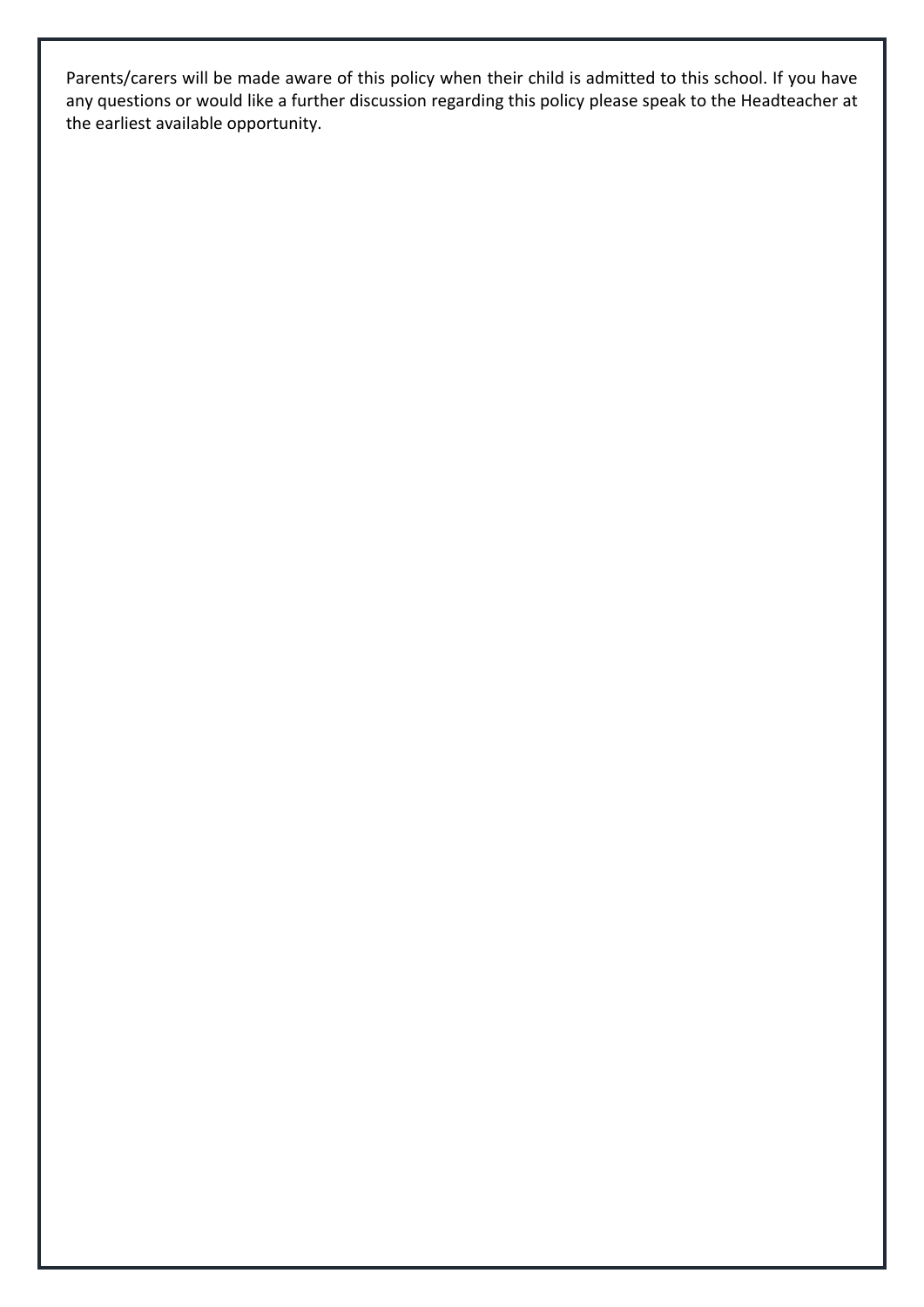# **APPENDIX 1**

# **Class Teacher**

Low disruptive behaviour, in class or playground e.g. talking, arguing, pushing shoving, general one–off incidents. Parents informed if multiple times, appropriate sanctions followed through.



# **Partner Class** Time out for maximum of 5 / 10 minutes, so teachers can support each other but not to shift the problem around school.



**Headteacher**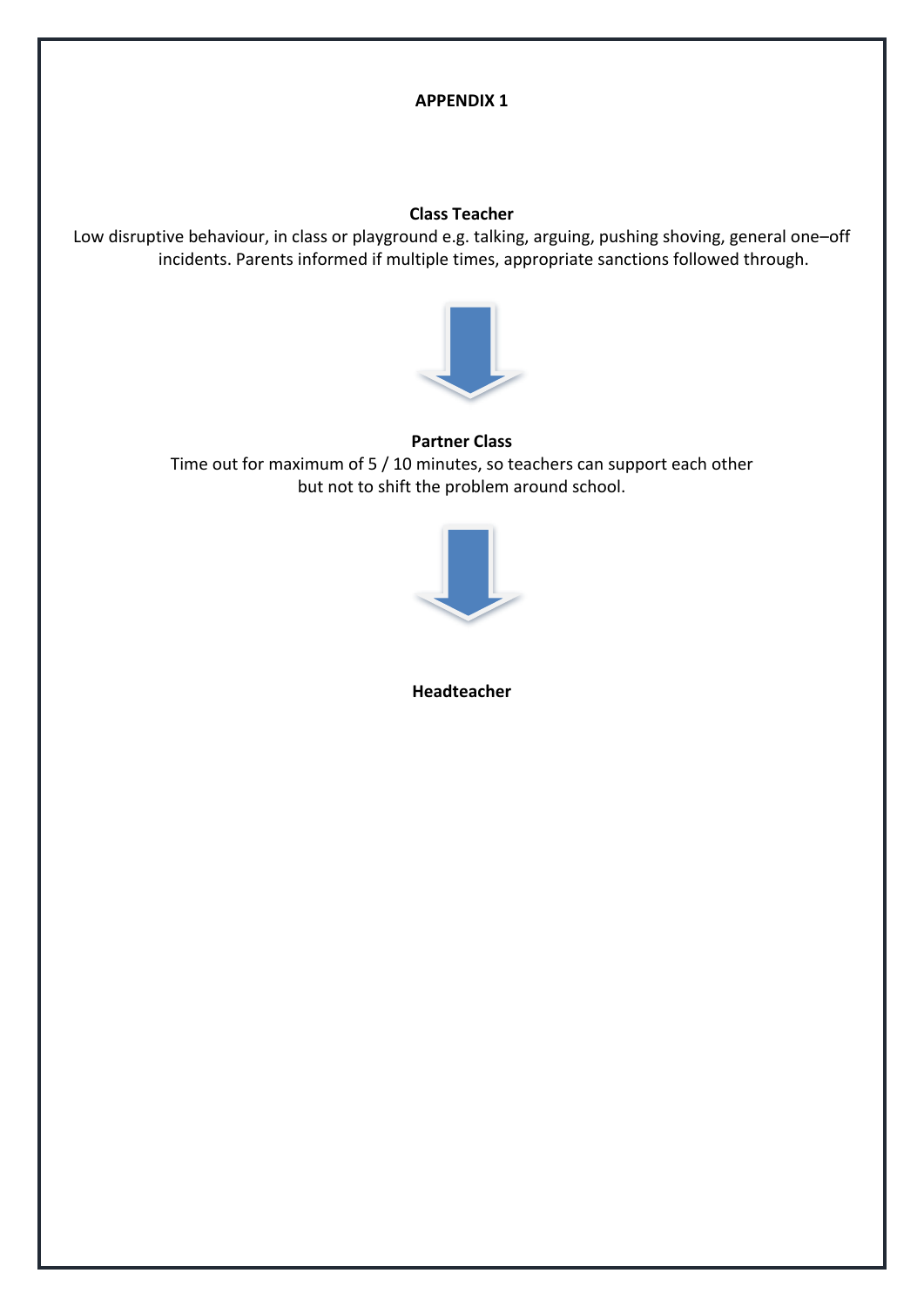#### **APPENDIX 2**

Some useful suggestions for teachers dealing with challenging behaviour:

- Praise children behaving well near a misbehaving child.
- Remember and practise scripts 'John, I can see you're upset… talk and I'll listen…'
- Wherever possible divert, diffuse and de-escalate 'problems'.
- Re-visit the School Values and Classroom Rules (both prominently displayed) more regularly we positively reinforce maths skills, rules, knowledge etc why not behaviour? Remind them of responsibilities as well as their rights.
- State expectations calmly and without confrontation the tone of your voice is as important as the content of what is said e.g. reminding children of the Rules.
- If it is appropriate check that a child understands the simple, clear instructions.
- Use appropriate child-speak if it conveys your message more effectively.
- Praise children behaving well near a misbehaving child.
- If it's appropriate provide a 'get clause' 'What could you do next time..?'
- Wherever possible give children choices with guided help it gives them some autonomy and control ("If you don't do this then…") is a threat that can entrench more opposition.
- Don't take a child's behaviour personally some children will try and exploit teachers' triggers thus baiting the adult. Disapprove of the behaviour rather than the child ("I don't expect to hear that kind of language" rather than "You are being rude").
- Avoid standing over a misbehaving child it can be inflammatory stepping back gives the child space to think and choose.
- Acknowledge children's feelings where appropriate e.g. a dispute between pupils ("I can see why you might have a reason to be angry…").
- Ignoring some low level attention seeking behaviour, although it is hard to ignore, takes the reinforcement away from the instigator. Praise more positive behaviour ("Now you have put your hand up I can come and help you…").
- Avoid put-downs, unfavourable comparisons e.g. siblings, or sarcasm as it can antagonise situation or bewilder children who don't get your humour.
- Make statements that show care and concern for the pupil, in order to maintain the relationship.
- Make time to listen if not now maybe later, as there may be more than meets the eye.
- Seeking help from colleagues i.e. progressing through the behaviour steps is entirely appropriate.
- Reward good behaviour more than poor behaviour.
- Stay in control control your own feelings and body language first.